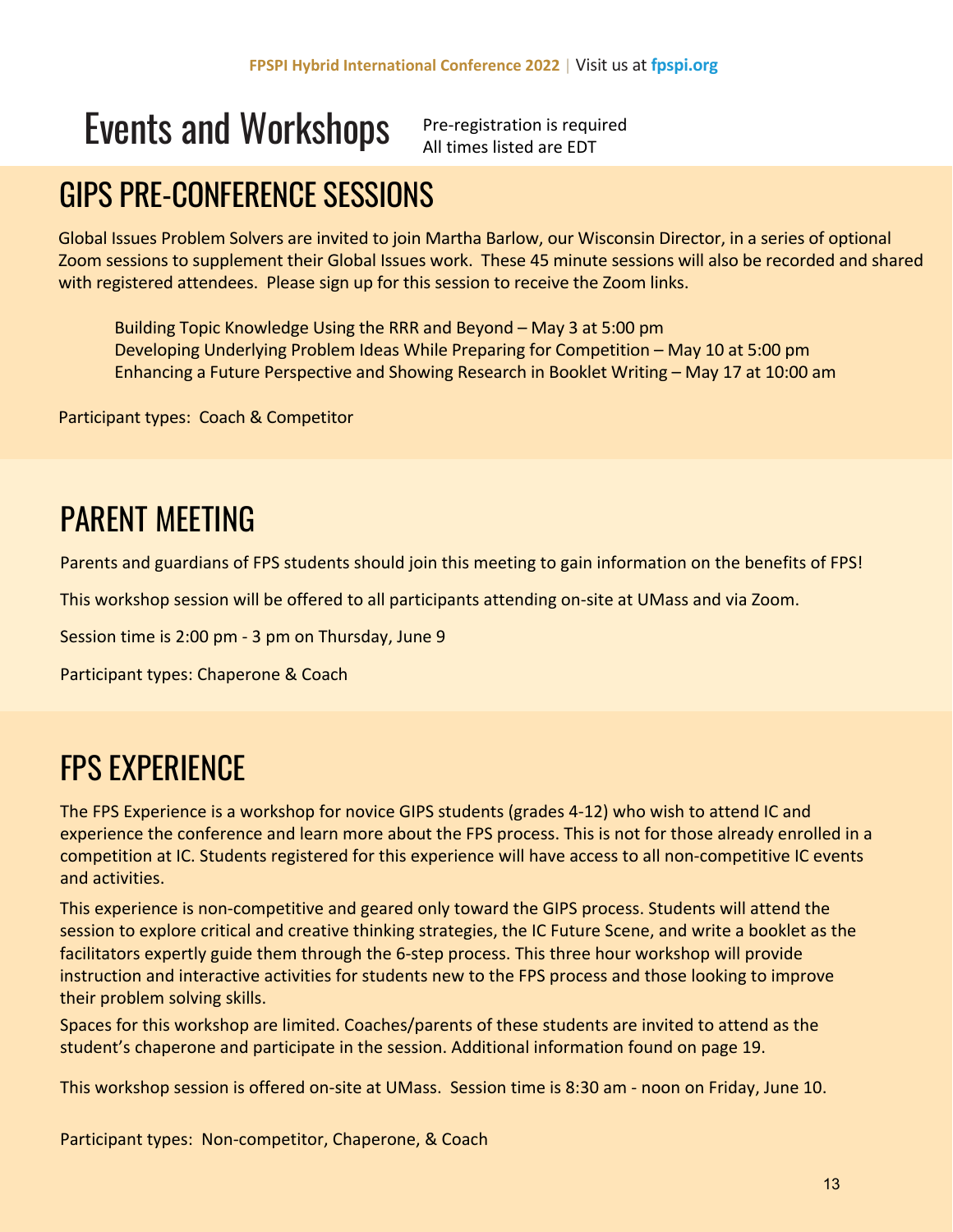Pre-registration is required All times listed are EDT

## SCENARIO WRITING TEAM WORKSHOP

Join other writers and create a futuristic group scenario!

Join this session, writers will brainstorm, collaborate, and write a group spontaneous scenario on an International Conference Future Scene.

- Writers are encouraged to collaborate and share their ideas as members collectively decide on a general theme and setting for a futuristic scenario, using the Future Scene as inspiration. Each team member writes part of the group scenario.
- Scenarios will be discussed and shared.
- Ideas and creativity will be celebrated!

This workshop session will be offered on-site at UMass. Session time is 8:30 am - noon on Saturday, June 11.

Participant types: Coach, Competitor, Chaperone, or Non-competitor

### CREATIVE PROBLEM SOLVING WORKSHOP

Explore Innovative Means of Creative Action

When is the right time to generate solutions? When is the right time to frame the problem? When should action start? Creative Problem Solving's flexible framework models a process that can be added to anyone's toolbox of learning.

The session will focus on an introduction to the Creative Problem Solving process during a fast-paced, hands-on, minds-on workshop. This powerful and practical framework of resources for thinking creatively and critically, solving complex, open-ended challenges and problems, and managing change will become a way of life. Using tools such as WIBAI/WIBNI you will learn to identify the underlying problem embedded in an open-ended challenge.

Over the past decades, Dr. Ed Selby, Dr. Donald Treffinger, and others have developed, perfected, and shared Creative Problem Solving with thousands of educators through their books, research articles, online modules, and face to face workshops such as this one. This session will be offered by Dr. Ed Selby.

This 2 hour workshop session will be offered on-site at UMass. Session time is 8:30 am -10:30 am, Friday, June 10.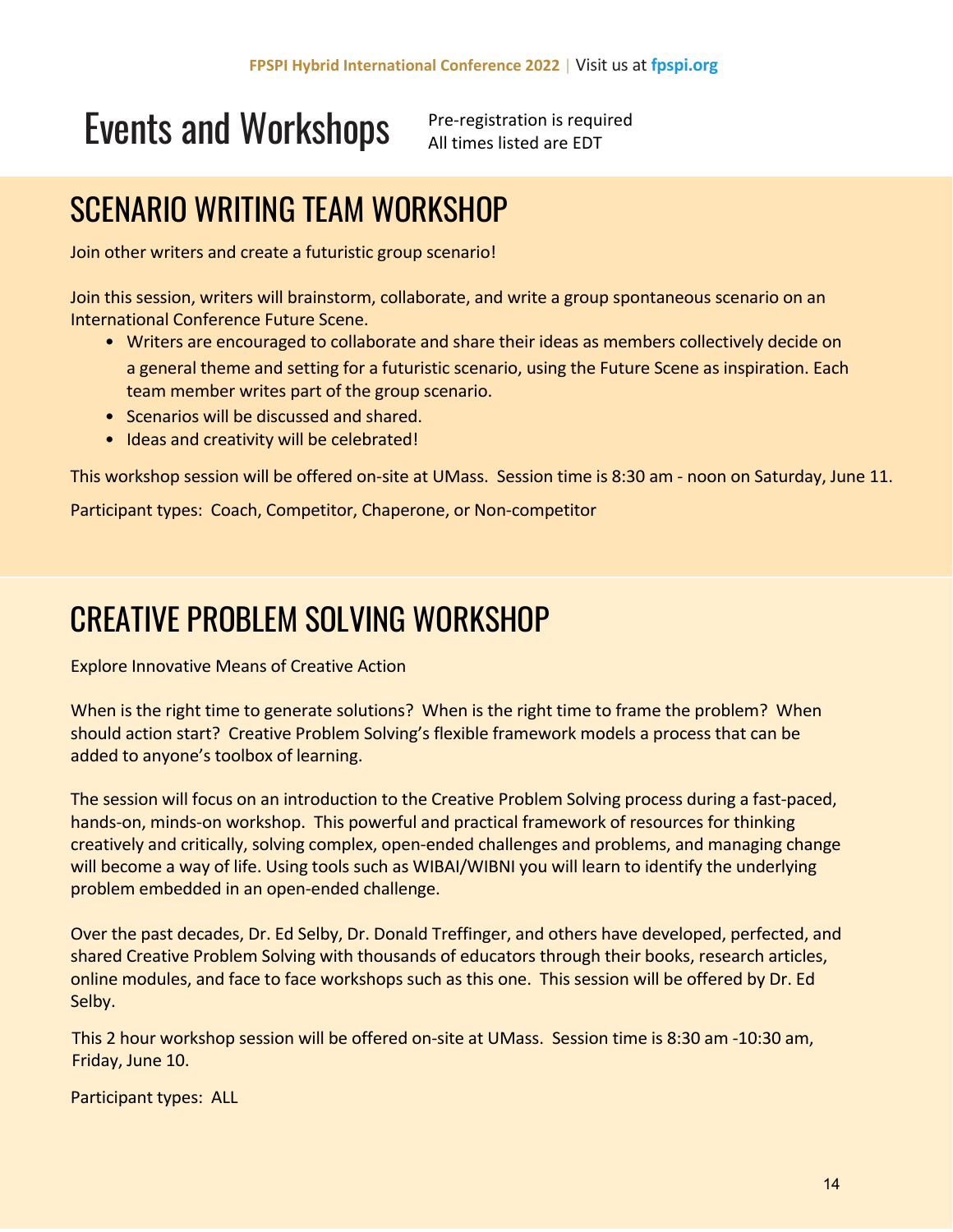Pre-registration is required All times listed are EDT

#### SCENARIO PERFORMANCE WORKSHOP

Bringing your stories to life through Scenario Performance …

Scenario Performance allows each student to create a story and tell it to an audience, themed after one of FPSPI's annual topics. Learn how you can build strong communication skills through storytelling, develop speaking skills and equip students with confidence and readiness to speak to others through stories.

In our workshop you will cover the following elements:

1. Creating the storyline:

Developing the Storyline Characterization Creative Thinking Connection to Topic Futuristic Thinking 2. Storytelling Performance

> Eye Contact **Gestures** Voice Facial Expressions Styles of Scenario Performance

This 2 hour workshop session will be offered on-site at UMass and virtually via Zoom. Session time is 8:45 am - 10:45 am on Friday, June 10.

Participant types: Coach, Competitor, Chaperone, or Non-competitor

### Defining the Work

What Do We Mean When We Say "Diversity, Equity, Inclusion, and Belonging"?

Join us for a discussion of how we define Diversity, Equity, Inclusion, and Belonging, from a student perspective. We will take time to share our ideas about what these terms mean to us based on our life experiences as students and how we can use those experiences to help inform the global conversation around diversity and equity. Facilitated by Dr. Sarah Sumners, FPSPI Board of Trustees member.

This workshop session will be offered VIRTUALLY via Zoom. Session time is 10:00 am - 10:45 am Friday, June 10.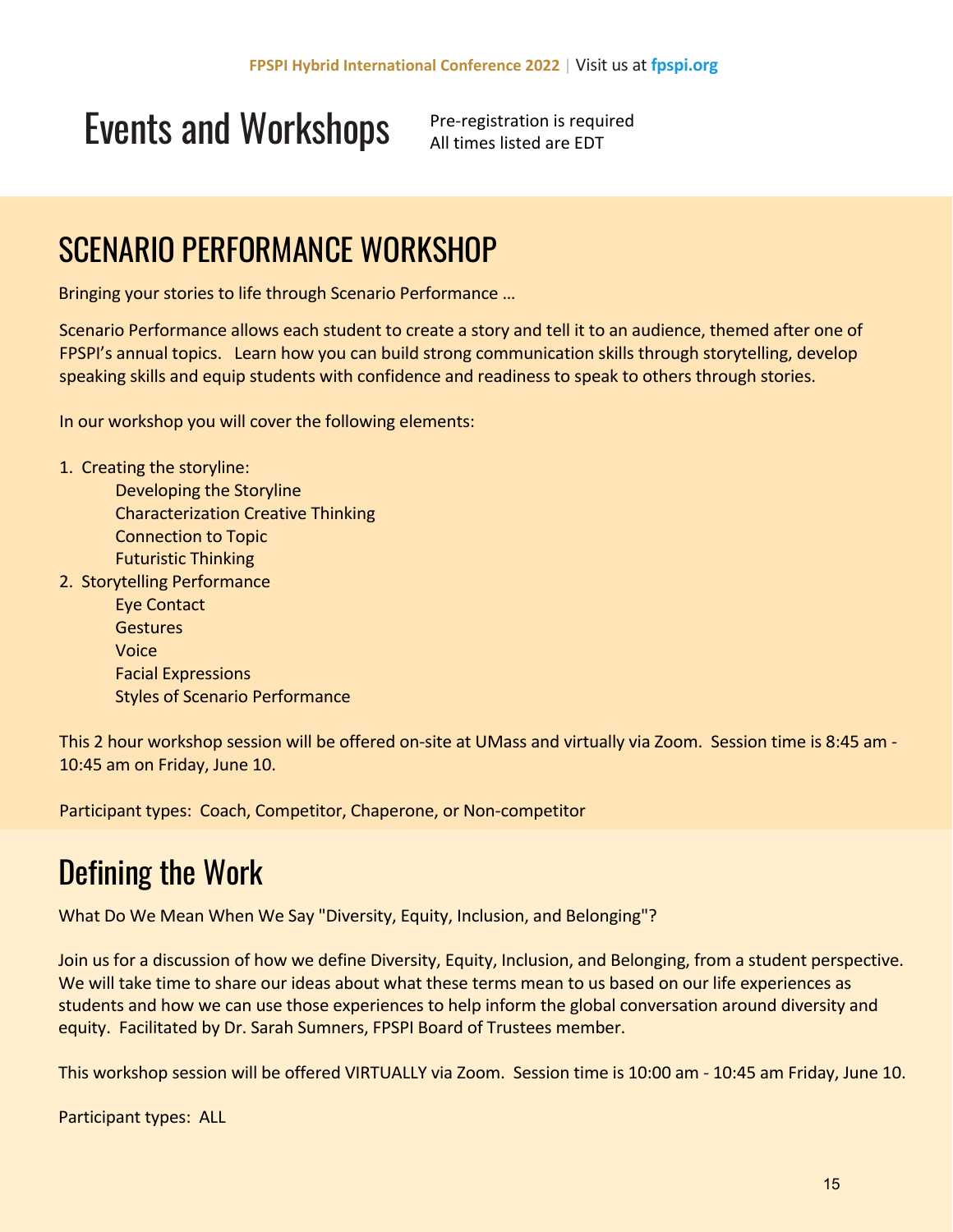Pre-registration is required All times listed are EDT

## FUTURES THINKING IMMERSION SESSION

FPS students are invited to join Deona Julary, an FPS competitor, coach, evaluator and Teach The Future youth intern, to immerse themselves in the world of futures thinking and foresight. This session will better prepare students for change and help them thrive in a world full of conflict, disruption, and uncertainty.

Students will engage in a multitude of activities from the Futures Thinking Playbook and learn more about what it means to be a future-thinker. From using STEEP categories to Future Wheels, students will be able to effectively project relevant trends and technologies into the future in FPS and apply foresight into their everyday lives.

This workshop session will be offered VIRTUALLY via Zoom. Session time is 11:00 am - noon Friday, June 10.

Participant types: Competitor & Non-competitor

#### TIPS AND TOOLS FOR CMPS

Community Problem Solving students and coaches should join this session to learn tips and tools to enhance CmPS projects! Explore how critical and creative thinking tools can enhance project work!

This session will occur from 2:00 pm - 4:00 pm Friday, June 10 on-site at UMass - session also recorded and shared for those attending virtually.

Participant types: ALL

#### SENIOR FORUM

Senior Division FPS students who are graduating in 2022 or 2023 should join this session to connect and share FPS experiences as well as future plans!

This workshop session will be offered to all participants attending on-site at UMass. Session time is 9:00 pm- 10:00 pm on Friday.

Participant types: Competitors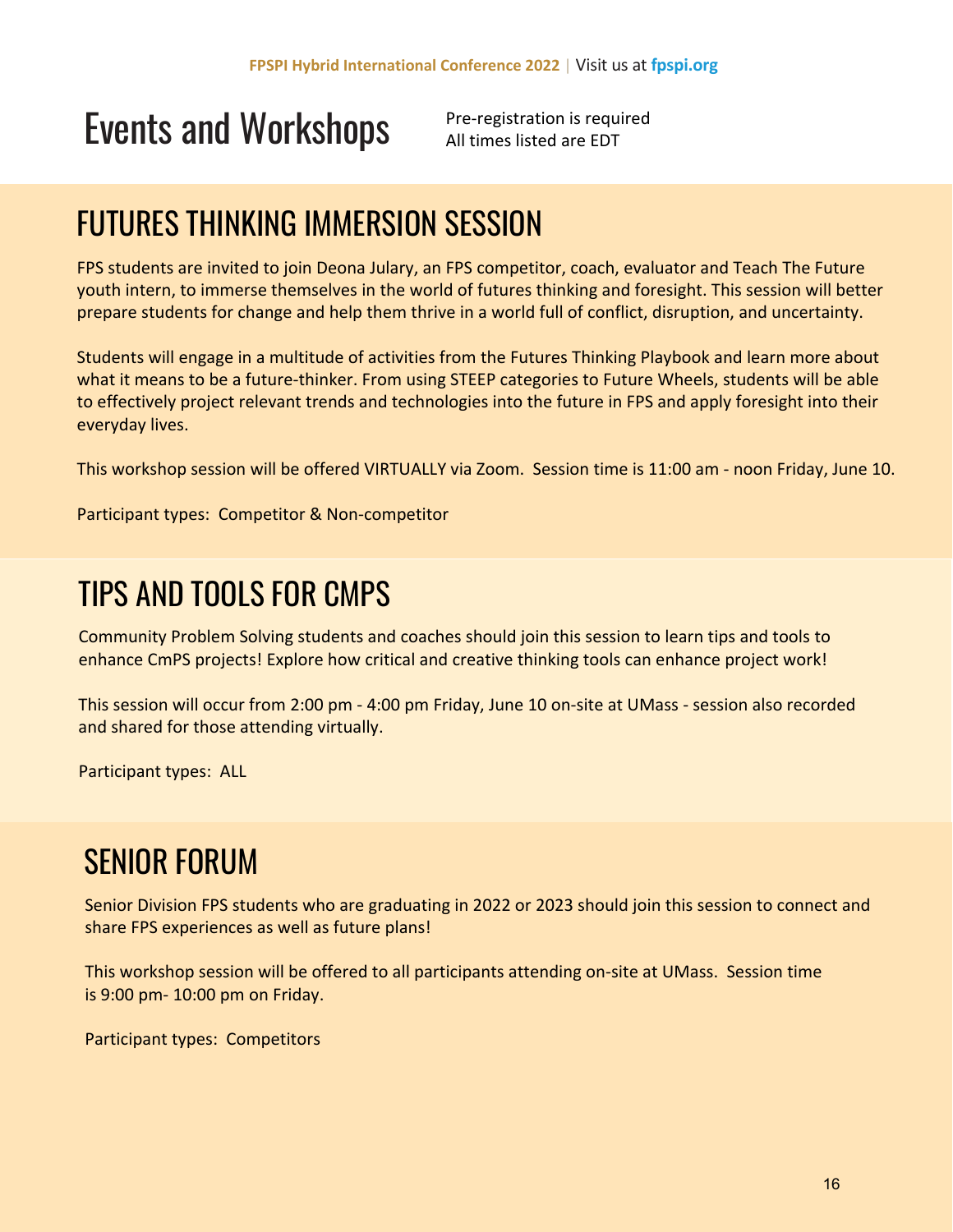Pre-registration is required All times listed are EDT

## THE VALUE OF ACADEMIC COMPETITIONS

FPS students and FPS adult leaders are invited to hear from Joshua Neubert, the CEO of the Institute of Competition Sciences about his research on the value of academic competitions. After hearing 10 key benefits and challenges with academic competitions from Mr. Neubert's book, the audience will be presented with unique tips on how to maximize the value of your competition experience. Concluding the session, the audience will be invited to share their experiences about Future Problem Solving and the values gained from this competition. Mr. Neubert included FPS in his book and would love to hear from parents, coaches, and students during this session!

This session will be held either Friday, June 10 or Saturday, June 11 – exact day/time TBD

Participant types: ALL

## THINKING TOOLS

Generating Many Ideas and Focusing on the Best Ideas

Perhaps you have heard that there's more to brainstorming than just brainstorming? This 2 hour workshop session will be offered to all participants attending on-site at UMass. The session will focus on exploring a few of the thinking tools for generating and focusing ideas.

Brainstorming with post-its, SCAMPER, Paired-Comparison Analysis, and other thinking tools will be introduced, modeled, and practiced through collaboration with others. These tools have been used around the globe for decades with students and adults of all ages, in all academic areas and all problem solving arenas, to boost high-level problem solving!

Over the past decades, Dr. Ed Selby, Dr. Donald Treffinger, and others have developed, perfected, and shared Creative Problem Solving with thousands of educators through their books, research articles, online modules, and face to face workshops such as this one. This session will be offered by Dr. Ed Selby.

Session time is 8:30 am - 10:30 am on Saturday, June 11 for on-site attendees.